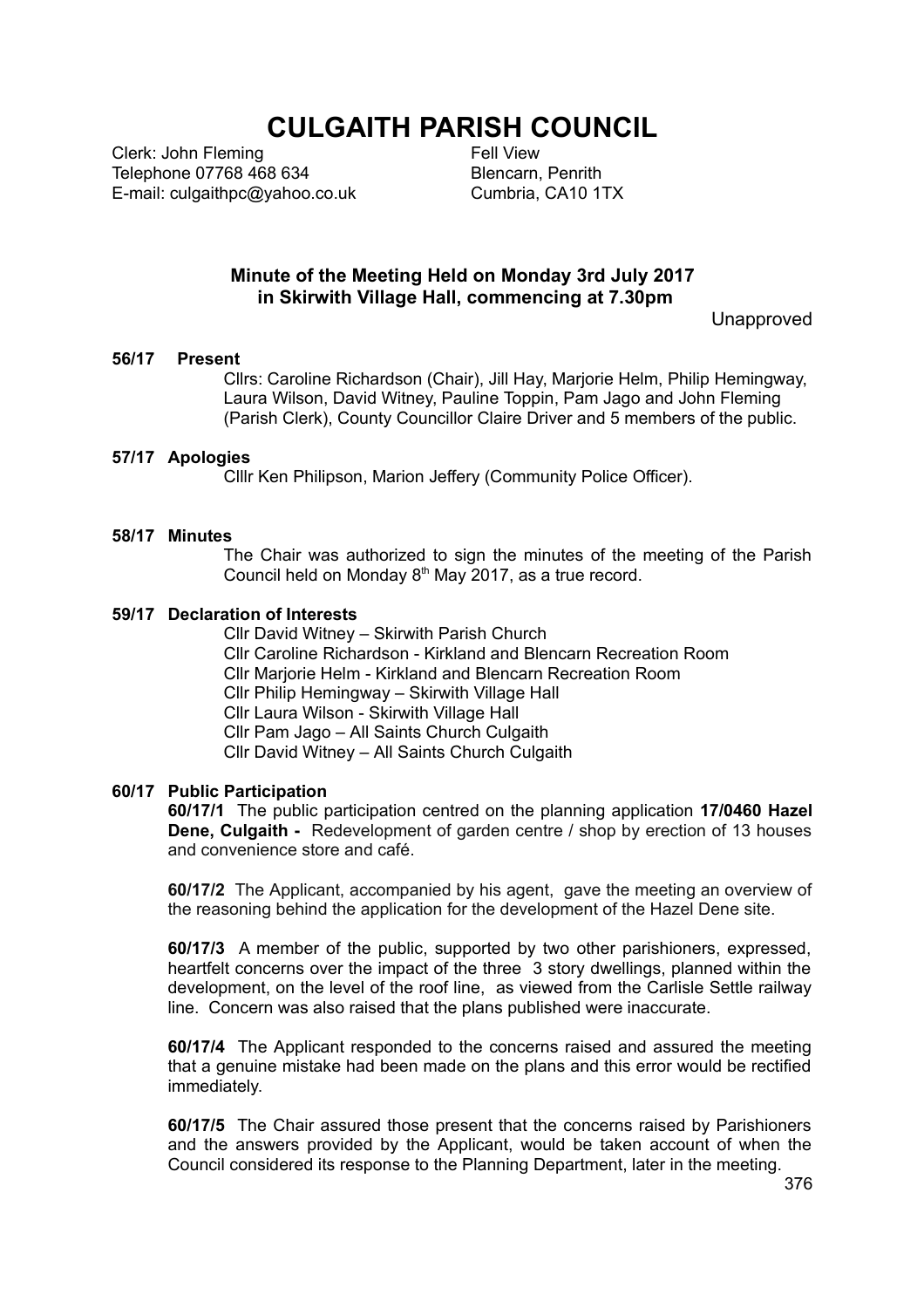# **61/17 County and District Councillors Reports**

A brief report was received from County Councillor, Claire Driver, mentioning the resultant balance of political power, within the County Council, following the recent elections. Mention was also made of her subsequent Committee responsibilities, the main focus of her work being on health issues.

## **62/17 Eden Association of Local Councils – Tripartite Meeting**

This meeting, held on the 20<sup>th</sup> June, was attended by Cllrs Jill Hay and Caroline Richardson, the latter tabled a brief report. A full set of minutes are on file.

# **63/17 Finance (Incl.Vat)**

| 63/17/1 To note the following balances as at:-                                                                                                             | 3/7/2017     |
|------------------------------------------------------------------------------------------------------------------------------------------------------------|--------------|
| <b>HSBC Account</b>                                                                                                                                        | £<br>1862.29 |
| <b>NSI Account</b>                                                                                                                                         | 5.45         |
| <b>Penrith Building Society</b>                                                                                                                            | 15500.00     |
| <b>Total assets</b>                                                                                                                                        | 17367.74     |
| 63/17/2 2016/2017 Audited Accounts<br>An auditors signed copy was distributed to the meeting.                                                              |              |
| 63/17/3 A Set of Interim Accounts were tabled.<br>These were unanimously accepted by the meeting                                                           |              |
| 63/17/4 The Following Accounts were Ratified                                                                                                               |              |
| 63/17/4/1 J Fleming Fee/PAYE March/April 2017. As per contract                                                                                             |              |
| 63/17/4/2 J Fleming Tel/ Broadband May 2017                                                                                                                | 15.00        |
| 63/17/4/3 Came and Company - Insurance                                                                                                                     | 280.00       |
| 63/17/4/4 T W Relph - Kirkland Picnic Table                                                                                                                | 150.00       |
| 63/17/4/5 Mark Binney - Kirkland Foot Bridge                                                                                                               | 300.00       |
| 63/17/5 The Following Accounts were Approved for Payment                                                                                                   |              |
| 63/17/5/1 Fleming Expenses - May/June                                                                                                                      | 40.25        |
| 63/17/5/2 Skirwith Village Hall room hire 8 <sup>th</sup> May                                                                                              | 10.00        |
| 63/17/5/3 Mark Binney - Grass cutting Invoice                                                                                                              | 792.00       |
| 63/17/5/4 Logic - Corrupt file                                                                                                                             | 21.60        |
| 63/17/6<br>To Report the Following Receipts<br>There were none.                                                                                            |              |
| 63/17/7 The Following Transfer Was Reported<br>N   & S to Current Account                                                                                  | 7723.05      |
| 63/17/8 Grant Applications<br>It was agreed that the seven applications for grant that had been received'<br>would be discussed at the end of the meeting. |              |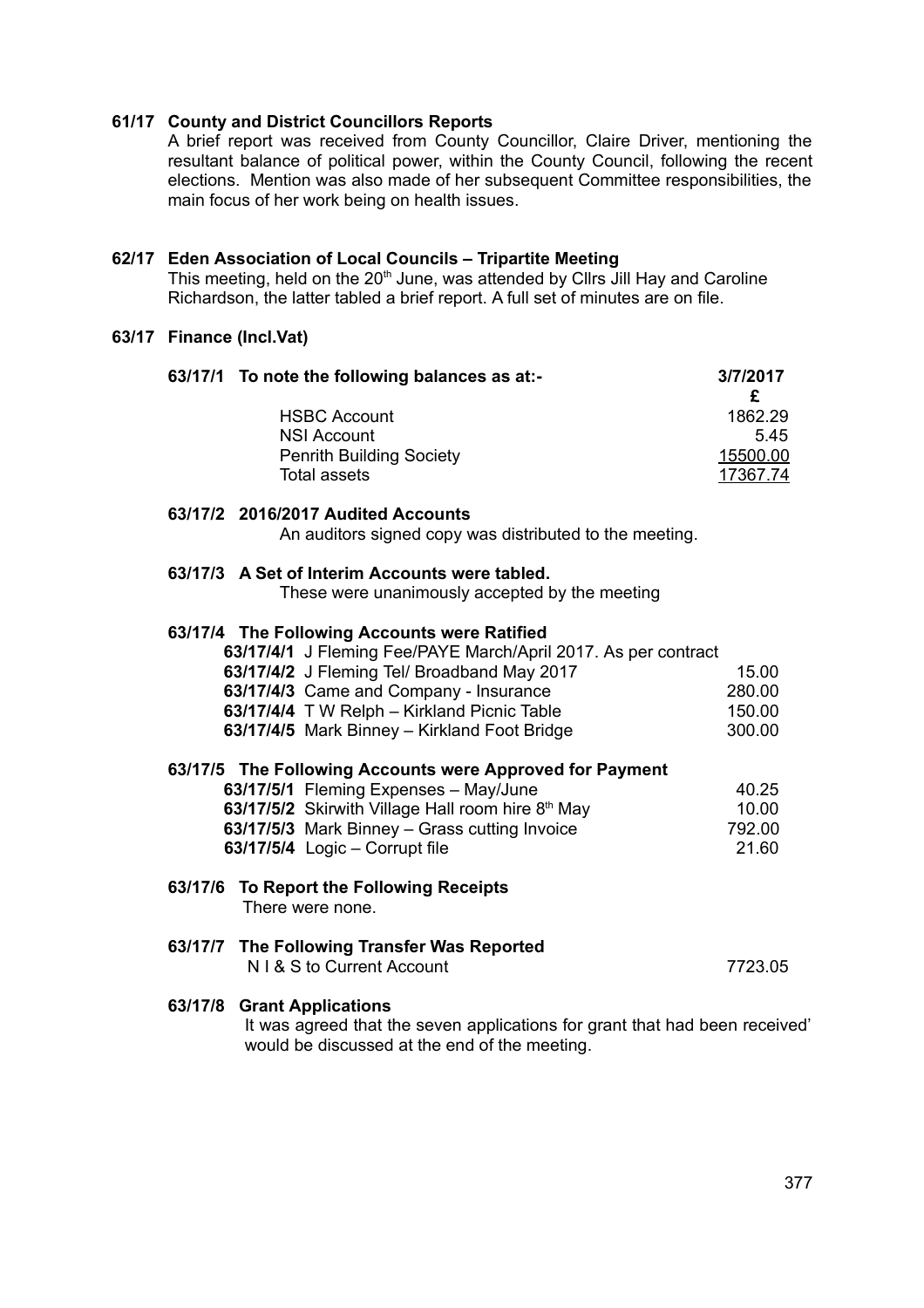# **64/17 Planning**

**64/17/1** The Councils decision on the following planning applications was reported **17/0364 Gilderwath Skirwith** – Tree works – Supported

#### **17/0427 Black Barn**, **adjacent to Ivy House, Culgaith** Outline Residential Development – Supported

#### **17/0428 Rose Bank, Culgaith**

Residential Development – Supported initially, however to be revisited following the provision of further details requested by the Planning Department.

- **17/0207 Bungalow Bank Hall Kirkland** No Comment. Reported that this application had been referred back to the Applicant regarding a query.
- **17/0460 Hazel Dene, Culgaith**  Redevelopment of garden centre / shop by the erection of 13 houses and convenience store and café.
	- ! An in depth discussion on this proposed development took place, during which the concerns raised by the public were noted. In addition the rationale behind the application, presented by the Applicant and his responses to the concerns raised by Parishioner, were also noted.
	- . It was also noted that the submitted plans were inaccurate.
	- **Decision** The Councils response to the Planning Department would be agreed and finalised following receipt of a corrected set of plans,
- **17/0502 Land at Peafoot, Culgaith Outline Planning Supported.**
- **64/17/2 The Adoption of Electronic Planning Consultation.** an update. **64/17/2/1** It was reported that following the consultation, undertaken by CALC, on the proposed introduction of Electronic Planning Consultation, by EDC .and the consultation meeting held as part of this process, hosted by EDC and CALC; EDC had stated that it would still introduce the proposals on the  $1<sup>st</sup>$  July 2017 for those Parish Councils agreeing and on the 1<sup>st</sup> September 2017 for those Parish Councils not agreeing!

**64/17/2/2** As a consequence of this decision EDC had agreed to supply all those Parish Councils who requested it, with a projector for use with a laptop computer, free of charge. The Council accepted this offer.

**64/17/2/3** It was reported that, under 'Transparency Funding', provided by NALC, it was possible to apply for approximately £350 towards the purchase of a laptop computer with software.(Windows 10 Microsoft Office 2016 Office and Professional). The meeting unanimously agreed to apply for this funding.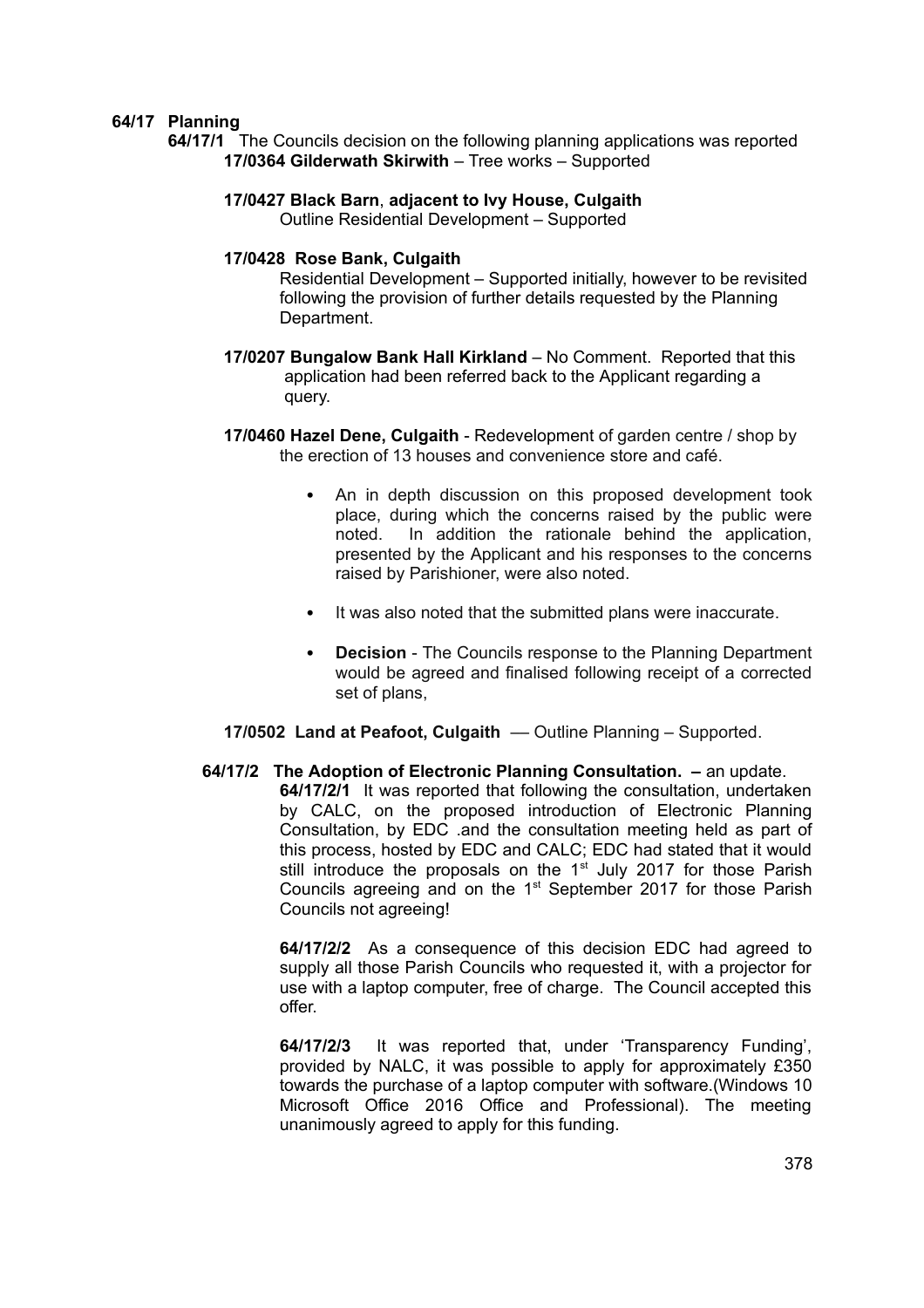#### **65/17 Highways and Land Matters**

# **65/17/1 The Replacement of the Footbridge – Mill, Blencarn**

It was reported that Mr. A Kitchen had confirmed that the work would be completed by the end of July.2017.

**65/17/2 Footbridge – Kirkland Village Green** - Bridge had been repaired..

#### **65/17/3 Repair of Roof and Gutter Skirwith Bus Shelter**

Reported the work had been completed, apart from the fitting of the down spouts. These were on order from the suppliers.

- **65/17/4 Roadside Verge Culgaith Back Road** The hole had been filled.
- **65/17/5 White Hall Corner Drainage, Blencarn**  In hand with the Highways Dept.
- **65/17/6 Road Flooding Kirkland to Skirwith** In hand with the Highways Dept

# **65/17/7 Parish Footpath Lighting**

**65/17/7/1 Skirwith -** An update lighting installation schedule for Skirwith had been received from EDC. It was noted that a number of new lights would not be installed until after the existing light failed. **Agreed** to continue to monitor the situation**.**

**65/17/7/2 Culgaith** – Reported that a number of new lights were still to be connected to the electricity supply; it being understood that the matter was in hand.

**Agreed** to continue to monitor the situation.

#### **65/17/7 Defibrillator Road Signs, Skirwith and Blencarn**

It was reported that a grant application had been made by the Parish Council to the Cumbria County Council Community Fund. This would be considered towards the end of July. The total cost being approximately £164 with £110 grant aid being sought with the Council covering the remaining £54. This was agreed.

#### **65/17/8 Emergency Plan**

**65/17/8/1** It was confirmed that the Emergency Plan, in addition to being filed with the Cumbria Messaging Service, would also be added to the Parish Council website, with the proviso that all persons mentioned were in agreement for their contact details being available.

**65/17/8/2** A summary document, for general display was agreed. This to be placed on the notice boards and provided to the Black Swan Inn and the Hazel Dene Garden Center for display

# **66/17 Schedule of Correspondence, Notices and Publications.**

#### **66/17/1 EDC Chairman's Nominations**

A request had been received from EDC Chairman, Mary Robinson, who was seeking nominations for persons in the community, whose hard work in the community often went unrewarded, who she wished to recognise and invite to the Chairman's dinner in May 2018. **Decision:-** To nominate Cllr Jill Hay.

## **66/17/2 An 'ACT' Household Emergency Plan Leaflet**

This had been received from 'ACT' with a request for distribution to all households in the Parish.

**Decision:-** To distribute with a future edition of the Memo.